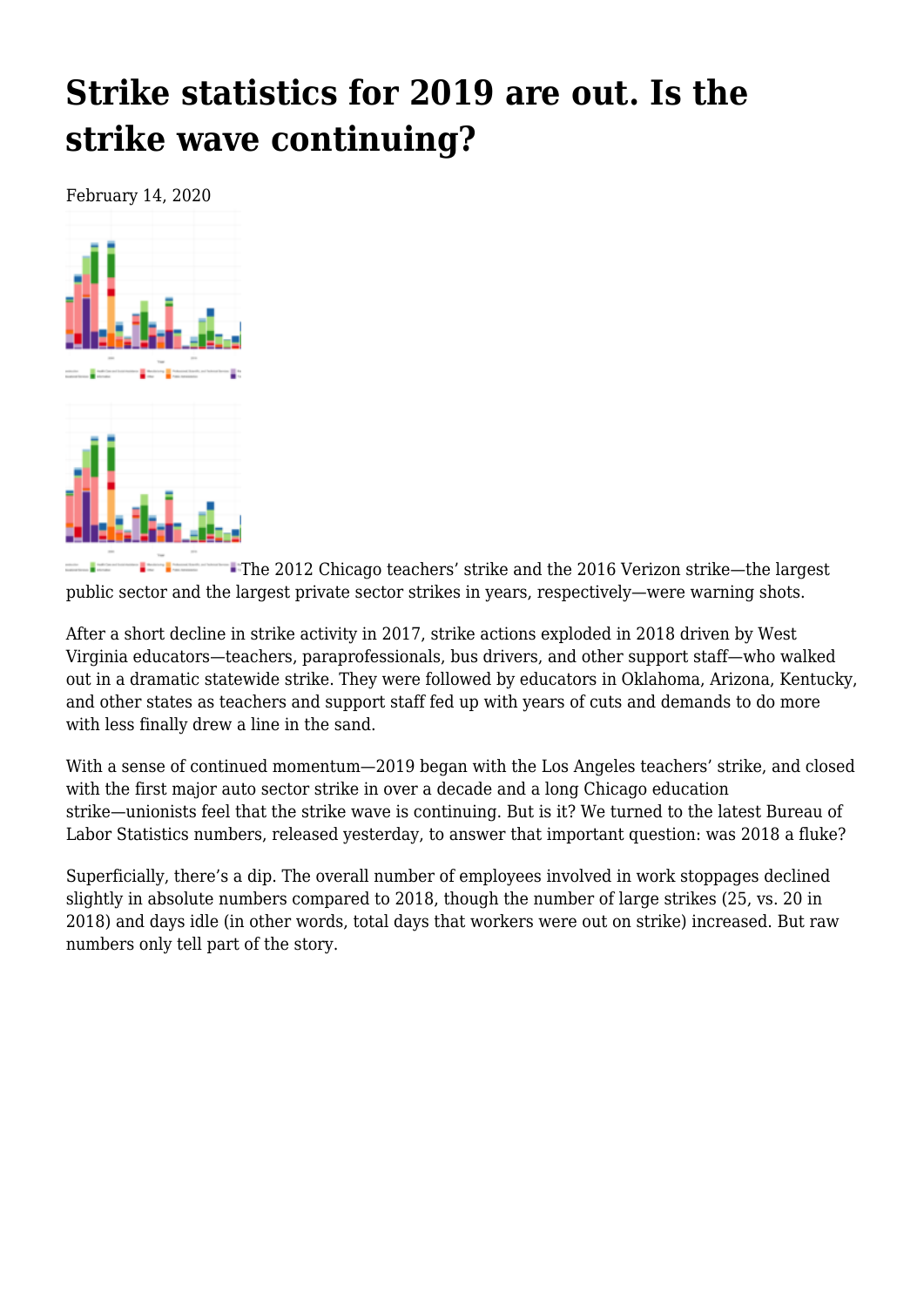

By analyzing detailed quarterly strike data since 1993 (the first year it's on record from the Bureau of Labor Statistics) one thing is immediately apparent: the *trend* for strikes is on the upward swing in both the public and private sectors, and the upward trend continued through 2019.

In fact, public sector strikes show interesting trends dating back to closer to 2012 when Chicago teachers struck; given the slow recovery from post-Recession austerity measures and increasing right-wing attacks on public sector bargaining rights, increased militancy shouldn't be a surprise. Although the increase in strike activity has been driven largely by public sector workers, especially teachers, that's not the whole story. Private sector strike activity has recently signalled a levelling out, and potentially a slow trend upward like the public sector showed around 2012—one which, like public sector activity, may be followed by a sharp increase.

But the economy is much more complicated than the public sector/private sector divide, and where strikes happen is crucial for understanding the state of worker organization and power. To look at that, we broke out strikes since 1993 according to their North American Industry Classification System (NAICS) designated sector.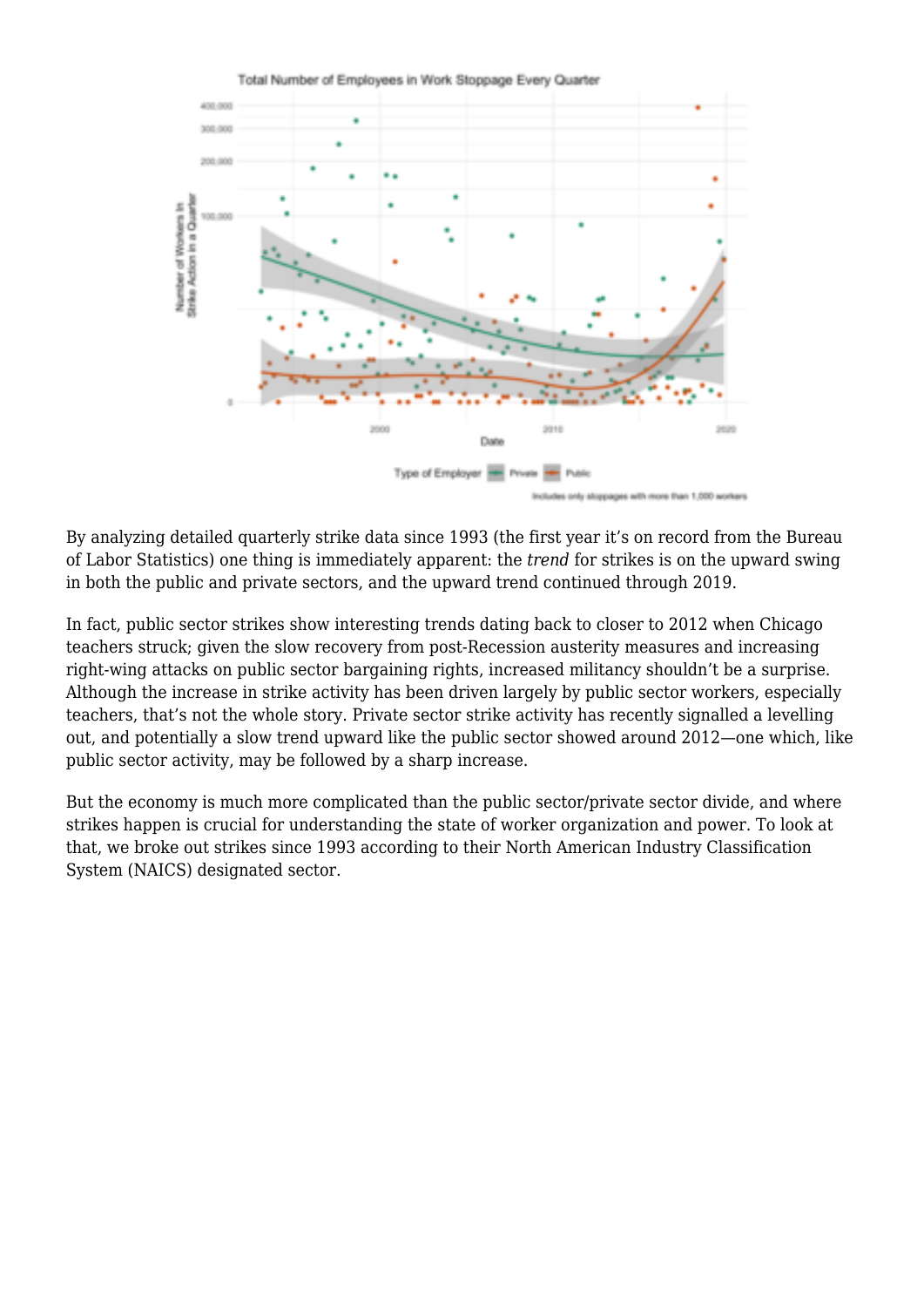

Looking at the past decade shows a clear pattern: education, healthcare, and to a lesser extent the information sector (usually in telecommunications) strikes made up a large majority of strike activity. This is a significant difference from 1993-2000; manufacturing and transportation and warehousing sector strikes made up the majority of strike activity.

Comparing 2018 to 2019 shows good signs. Manufacturing sector strikes spiked dramatically in 2019, led by the UAW and the General Motors strike. Retail—particularly the Stop & Shop strike, a rare major strike action against the New England grocer—also spiked dramatically. Although strike activity in 2018 was overwhelmingly healthcare and education, and although both were big shares of 2019, strike activity in both sectors declined while increasing elsewhere. That's a good sign: strike activity almost exclusively concentrated in two sectors of the economy is unsustainable; the fact that it's spreading shows that the strike wave has staying power.

So what were the major strikes in 2019, and what can those tell us?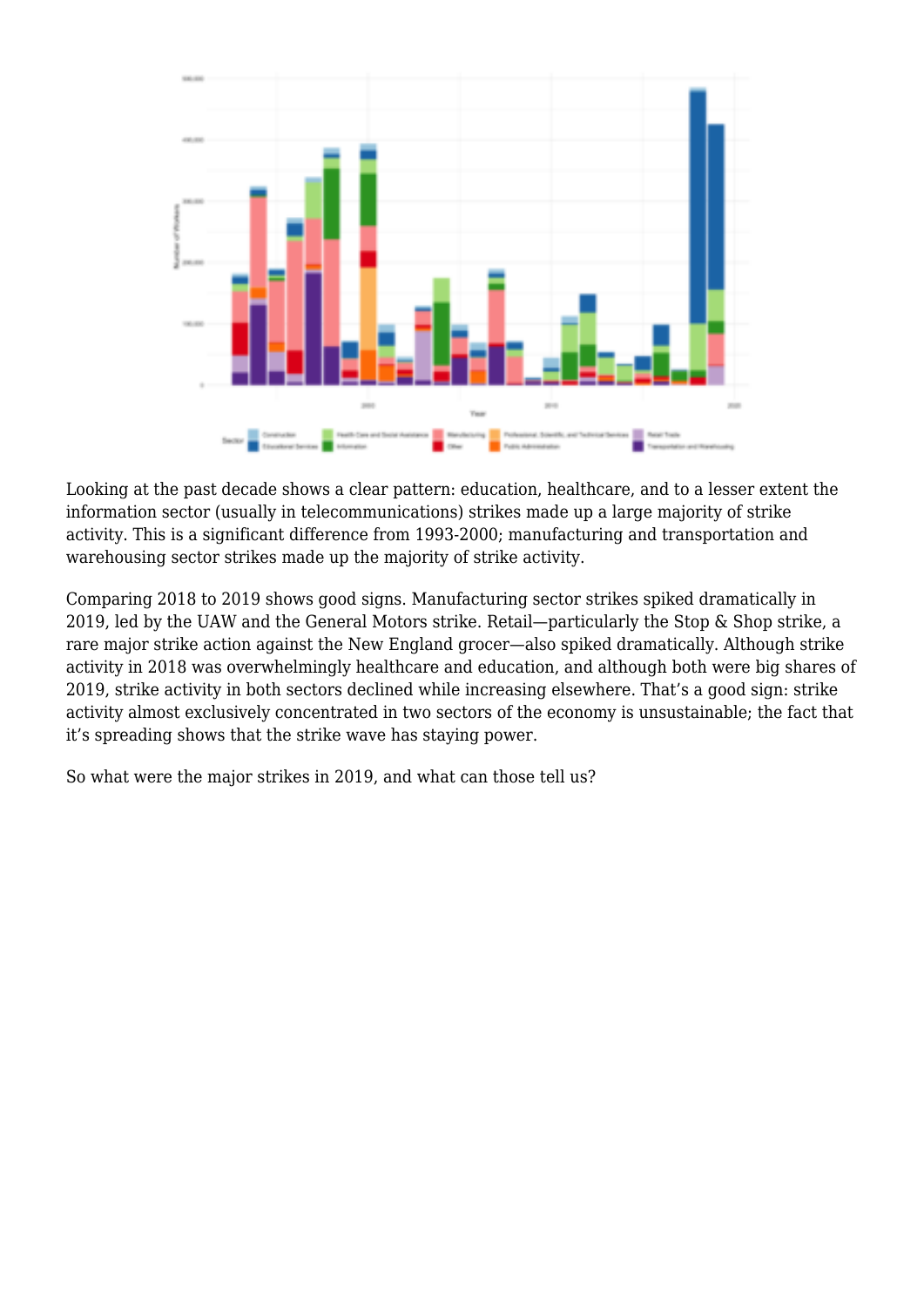





**Hart Brade Law** 

Don't Fine De an ta

to at the Contract

a B

**KENDING RUSS EXCELLED** 

**Street, State** Denver Water Engineering

and the **COLLE** 



The biggest work stoppage in 2019 in terms of workers involved was where you'd least expect it: North Carolina, a right-to-work state with under 5% union density, and where public sector collective bargaining is banned. The North Carolina Association of Educators (NCAE), an affiliate of the NEA, staged a one-day work stoppage involving over 90,000 workers. It wasn't a fluke: they did the same thing in 2018 with over 100,000 workers, representing the two largest work stoppages by